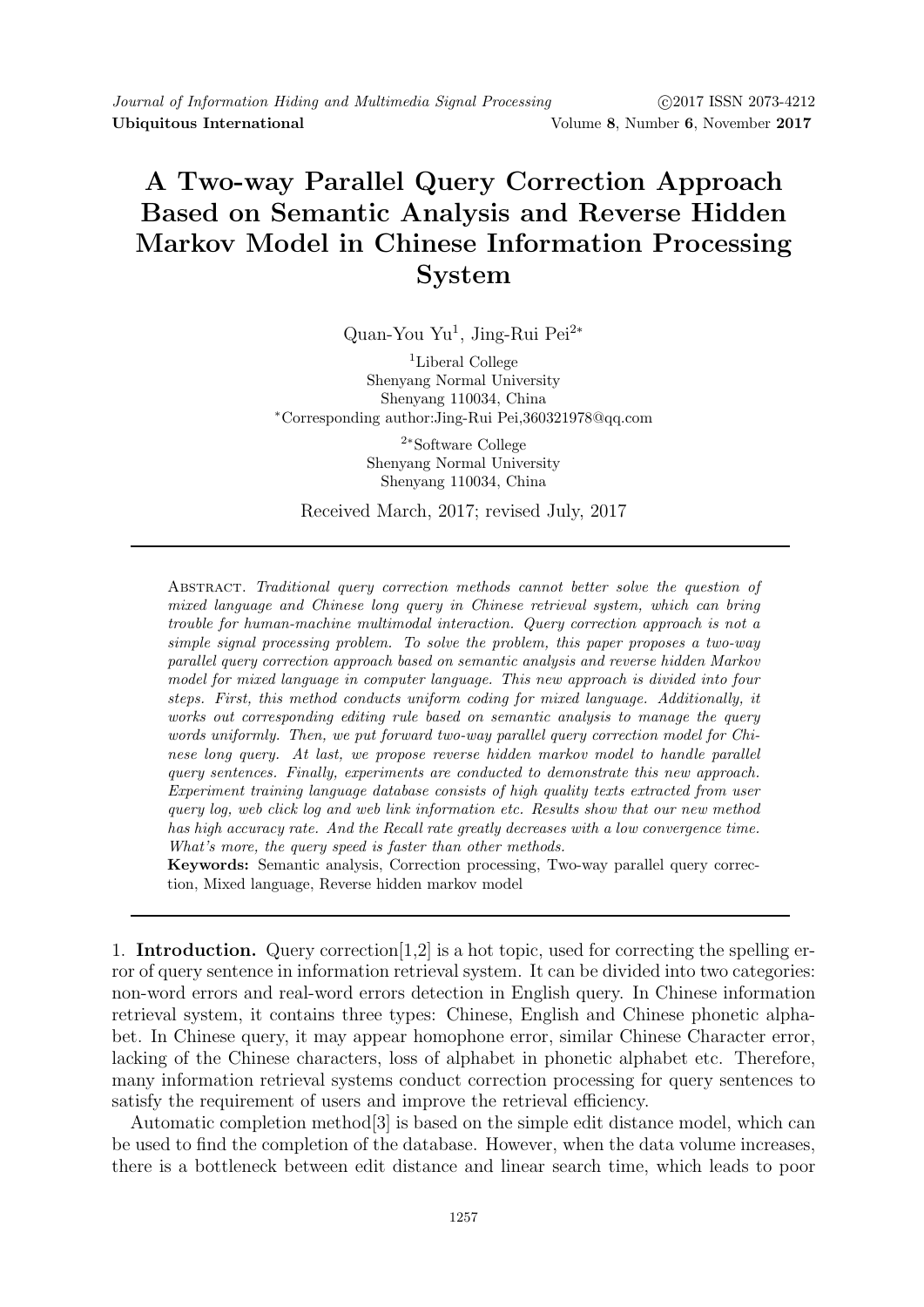robustness and extensibility of the algorithm, which cannot be applied to the actual online error correction query completion system[4].

Semantic analysis[5-7] is a logical stage of the compilation process. The task of semantic analysis is to review the nature of the contextually correct source program and perform a type review. Semantic analysis is to examine whether the source code has semantic errors for the code generation phase collecting type information. For example, a job of semantic analysis is a type review, which examines whether each operator has an object that is allowed by the language specification. When the language specification is not met, the compiler should report an error. If the compiler to the real number as an array subscript report error. For example, some of the procedures specified by the operation object can be forced, then when the two operations are applied to a single type and a real object, the compiler should be converted to real type and can not be considered as a source error. In a social network, there is always communication between the nodes. A powerful technique for analyzing and understanding textual information that can be used to analyze such social networks called semantic web messaging analysis (semantic analysis). As a method of artificial intelligence and computational linguistics, it provides a structure and process for knowledge reasoning and language. Colin [8] presented two different possible solutions. In one, he indexed an unannotated version of the PIKES collection using Latent Semantic Analysis (LSA) retrieving relevant documents using a combination of query coordination and automatic relevance feedback. Although he outperformed prior work, this approach was dependent on the underlying collection, and was not necessarily scalable. In the second approach, he used an LSA Model generated by SEMILAR from a Wikipedia dump to generate a Term Similarity Matrix (TSM). Queries were automatically expanded with related terms from the TSM and were submitted to a term-by-document matrix Vector Space Model of the PIKES collection. Yi [9] proposed a novel method to discover the popular subtopics for a given query. The new method first constructed a search behavior tripartite graph based on the search log data. Then, it utilized a subtractive initialized Non-negative Sparse LSA model to mine subtopics from the tripartite graph.

This paper proposes a two-way parallel query correction approach based on semantic analysis and reverse hidden Markov model for mixed language and long sentences problem in Chinese information processing system. Firstly, this paper puts forward a pseudocode method to solve the problem of mixed language correction. This method uses English words and common characters assembly as independent words to code, which can manage unified coding for Chinese and English. Secondly, it presents a parallel error correction model based on semantic analysis to rapidly deal with Chinese long sentences. This model divides query sentence exceeding threshold value into two equal sentences. Then it executes reverse hidden Markov model to process query sentences using special editing rule at the same time. It can generate several candidate statuses in the process of handling sentences. And each candidate status can keep candidate item and operation cost. Finally, it will provide the query sentence according to operation cost.

This new method adopts characters dictionary tree and language model to judge the word itself information and word in the context information. Training language database consists of high quality texts extracted from user query log, web click log and web link information etc. To process reverse query sentence, we propose reverse character dictionary tree and reverse language model based on reverse hidden Markov model respectively. According to the character of English and Chinese, it works out relative processing rule. In this paper, the new error correction experimental results show that it has large potential of rectifying the wrong and better correction effect. This paper is organized as follows. Section 2 is the related work. Section3 detailed introduces the new method. Followed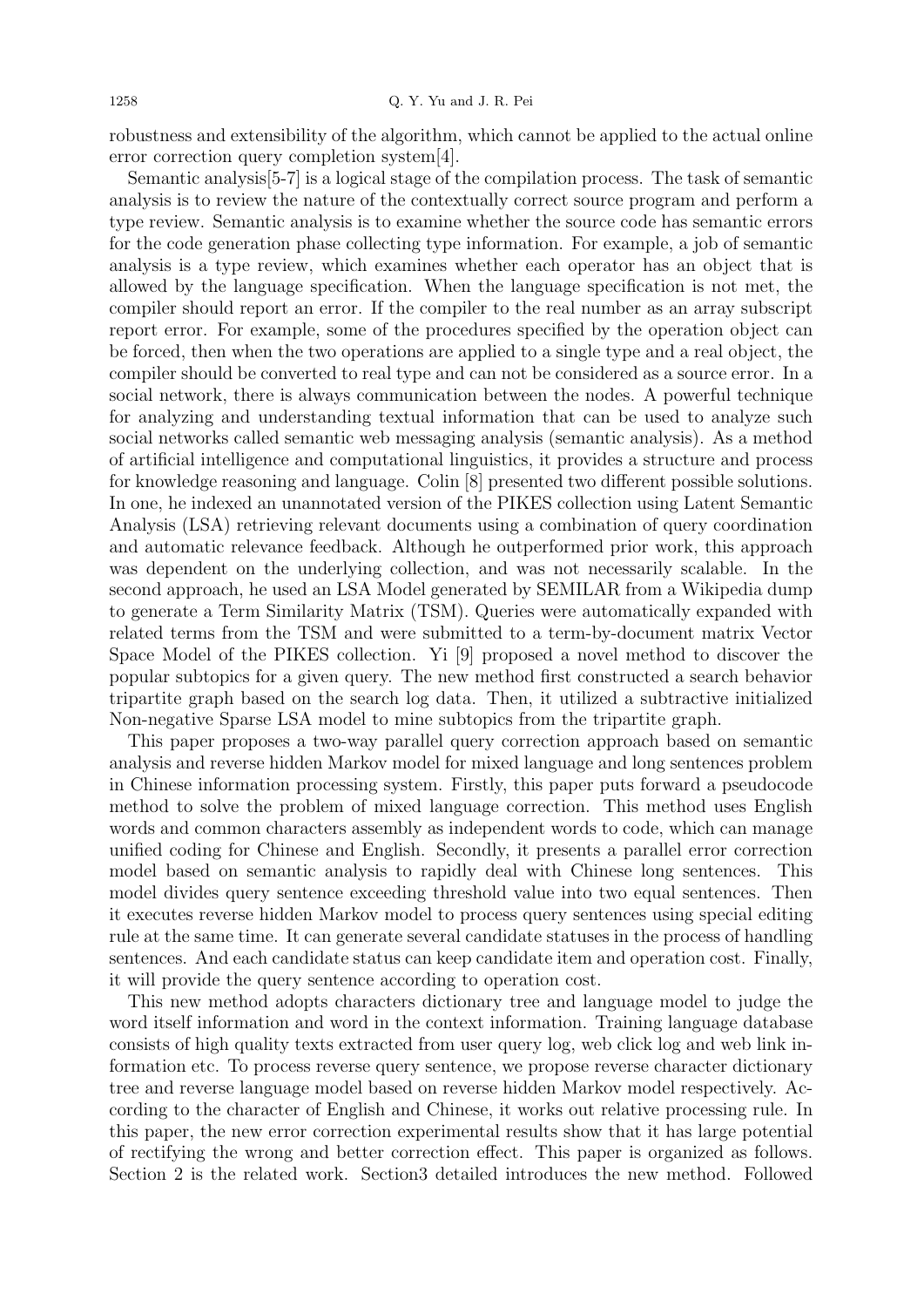by section4, it gives the experiments for new method. There is a conclusion in the last section.

2. Related works. Error correction is mainly used for analyzing input query error. It can return the correct form of the error in reasonable time. So when it executes error correction, response time and correctness of the return result should be taken into consideration. In current Chinese information retrieval system, English and Chinese query correction are the two main types.

English query correction method contains spelling correction method based on word and correction technology based on context information. Spelling correction method based on word pays attention to the single word spelling correction. And many methods are proposed such as editing distance method  $[10-12]$ , K-gram contact ratio method  $[13,14]$ and spelling correction method based on phoneticize[15]. Correction technology based on context information not only is used for the error words not in dictionary, but for the impertinent words used in the context. This technology utilizes language model to evaluate every keyword in this query and select the optimal combination form including query correction based on noise channel model[16,17], query correction based on Bayesian classifier[18,19] and query correction based on maximum entropy model[20,21].

In the English correction technology, editing distance method and K-gram contact ratio method only correct single word error, they can rapidly find the standard word similar to the error word. But they cannot handle the inappropriate words in the context. Another three methods can deal with this situation. In English correction technology, the query error contains spelling error in English word, misuse and space loss etc. In Chinese search engine, there are many query errors, the above methods cannot better dispose.

The Chinese query correction methods always transform the Chinese character in query word into phoneticize. Then it searches the similar phoneticize in dictionary. Finally, it determines the correction result through word frequency or language model.

Zhang[22] proposed a unified framework called HANSpeller++ based on previous HANSpeller for Chinese spelling correction. The framework consisted of candidate generating, candidates re-ranking and final global decision making. Experiments showed good performance on the test data of the task. Xiao[23] illustrated two kinds of semantic input method for Chinese word senses such as Word-based word sense input and Sentence-based word sense input. These two kind of word sense input methods were based on the statistic word sense representation and disambiguation. The prototype system showed both Word-based and Sentence-based word sense. Pinyin methods were promising in the text edit system. These two kinds of Chinese word sense input methods were designed for semantic document edit: syntactic file and semantic file aliment system, designed for the semantic document exchange for e-business. To improve the correction speed, Guo[24] put forward a kind of Chinese text classification oriented Structural Auxiliary Word algorithm. The algorithm used the special space effect of Chinese text where words had an implied correlation between text information mining and text categorization for highcorrelation matching. However, the above proposed methods only can deal with query single word item. And they do not consider the Chinese, pinyin, English, numbers in Chinese information retrieval system. So we propose a two-way parallel query correction approach based on semantic analysis and reverse hidden Markov model used for mixed language in computer language.

## 3. New two-way parallel query correction approach.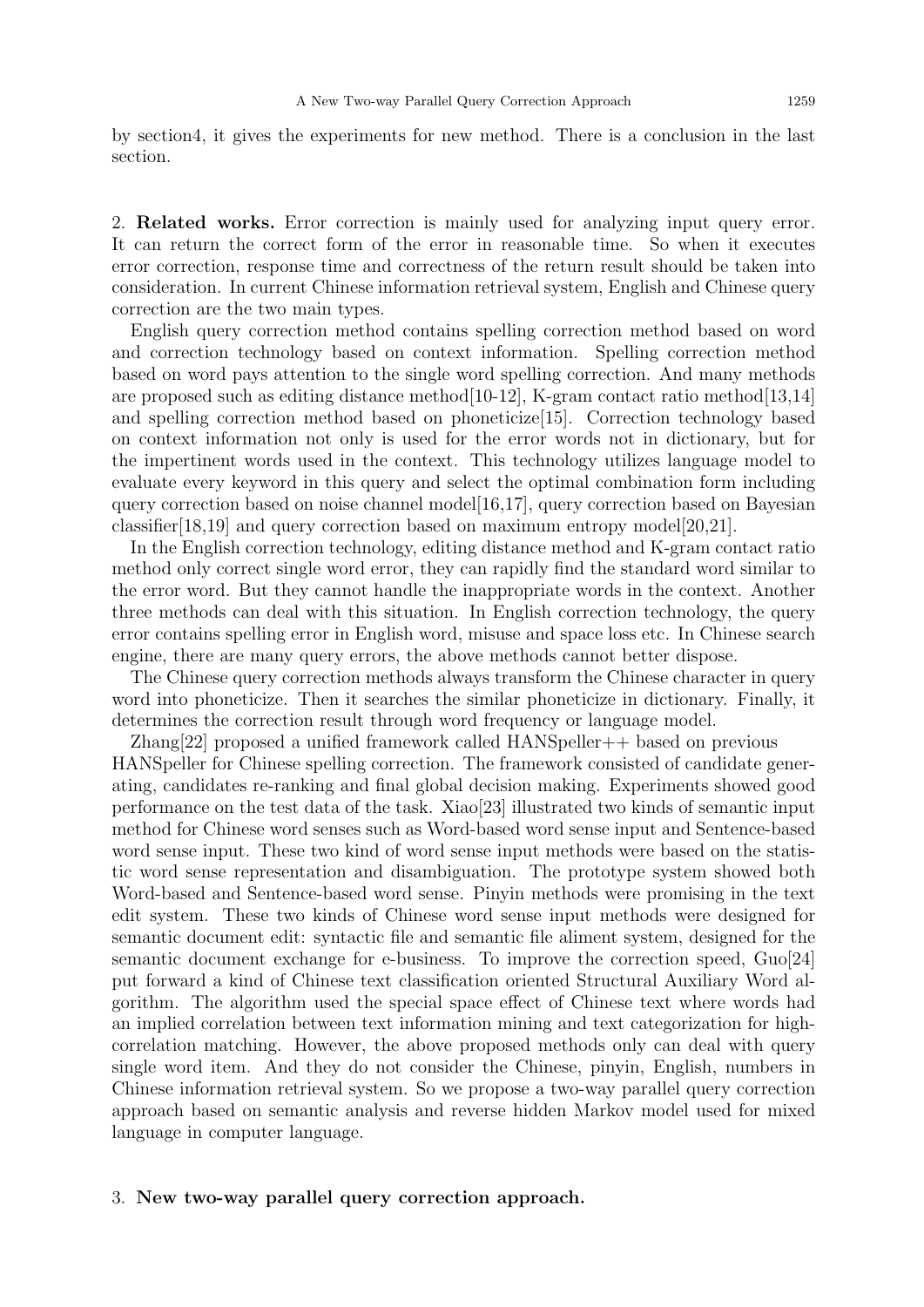3.1. Mixed language coding. Chinese query correction deals with Chinese character which is determined by Pinyin. Each Chinese character can correspond to a string or strings of pinyin letter combination [25]. English query correction deals with English words which is determined by English alphabet. Each English word corresponds to strings of alphabets. Through coding English word, the Chinese characters and English words can be mapped into unified coding region. Then it can manage the English and Chinese uniformly. In unicode, the English alphabet coding range is: 0x0041-0x007a. Chinese character coding range is: Ox4E00-0x9FFF. For the Chinese search engine, the unicode character beyond 0x9FFF can be ignored.

In this paper, the unicode character beyond 0x9FFF is used as English word to code. So English word and Chinese character can be transformed into character sequence to uniformly manage. In Chinese search engine, user query involves not much English words, so it only needs to count the English words in query log. Except English words, it can code the common alphabet, number and their combination form, such as 'Tianmao' and 'sina'.

In the new parallel query correction method, we use the above coding way to preprocess the training data. Then we use the coded training data to build the proposed character dictionary tree and language model. Therefore, error correction of English, Chinese and other common character combination can be uniformly handled.

3.2. Two-way parallel correction error model based on semantic analysis. In order to redress the correction error, it needs to set up a corresponding language model. According to the different language model, there are different correction methods, such as statistical language model, lexical functional grammar error correction method. In this paper, we present a correction method based on the sentence semantic analysis. According to the concept of hierarchical network language model, a statement is processed with semantic analysis, it can get sentence category. According to other sentence types knowledge, a semantic block can be acquired. Semantic block includes feature semantic block and generalized object semantic block. For the Chinese long query, if it adopts single direction query correction model, the correction time will increase and accuracy of correction will decrease. So this subsection presents a two-way parallel error correction model based on semantic analysis.

Two-way parallel error correction method based on semantic analysis indicates that it conducts error correction from the both ends of query word with semantic analysis. For the forward query correction model (i.e. From the left to right of the sentence), it needs to build reverse hidden Markov model. Then according to semantic analysis, it executes correction from left to right for query word. For the reverse query correction model, it needs to build reverse character dictionary and reverse language model with semantic analysis too. Then it executes correction from right to left for query word. When forward and reverse correction meets at point  $D$ , it joints overlap part and gets a whole correction sentence. The process of two-way parallel error correction method based on semantic analysis is as the following.

**Input.** Dictionary tree corpus  $DTC$ , language model corpus  $LMC$ , pseudocode corpus  $PSE$  and user query word  $QW_1$ .

**Output.** Word  $QW_2$  after correction.

- 1. Executing Reverse Query Correction.
- 2. Using  $PSE$  builds pseudocode words list  $T_1$ .
- 3. Using pseudocode words list  $T_1$  and  $LMC$  builds forward language model  $FL_1$  and reverse language model  $FL_2$  with semantic analysis.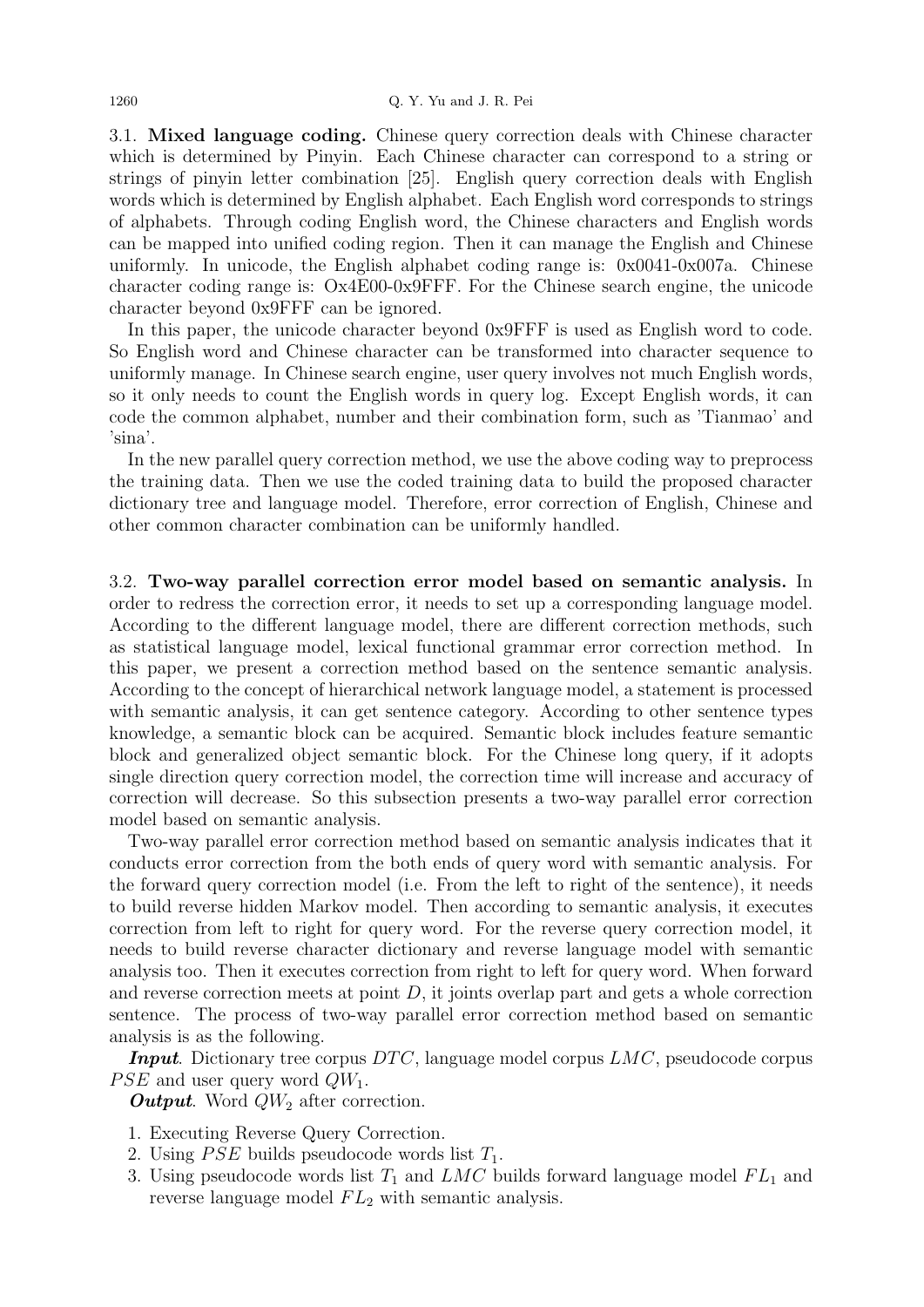- 4. Using pseudocode words list  $T_1$  and  $FL_1$  builds forward character dictionary tree  $FCDT_1$  and reverse character dictionary tree  $FCDT_2$  with semantic analysis. It means that storing language model information in character dictionary tree nodes avoiding repeat calculation in correction process and reducing time cost.
- 5. If  $|QW_1| \leq M_1$ .  $M_1$  is the threshold value of query word length. Once exceeding this threshold, it will adopt two-way parallel error correction based on reverse hidden Markov model model.
- 6. Executing Forward Query Correction.
- 7. Invoking forward processing function  $Edit Model$  and getting candidate set R. In R, candidate item editing distance cost is edit−cost, language model cost is lang−cost.
- 8. Else
- 9. Computing mutual information, segmentation query words  $q_1, q_2$ .
- 10.  $q_1$  is handled in forward correction model. Invoking forward processing function  $Edit Model. q_2$  is handled in reverse correction model.
- 11. Merging results and getting candidates set R.
- 12. If  $|R| > 0$  and  $\alpha \cdot edit cost + \beta \cdot lang cost < M_2$ . Where  $M_2$  is cost threshold.
- 13.  $QW_2$  is equal to the optimal item in R.
- 14. Else
- 15.  $QW_2 = QW_1$ .
- 16. Return  $QW_2$ .

## 3.3. Building dictionary tree and language with reverse hidden Markov model.

• Building dictionary tree. Character dictionary tree is a fast retrieval multi-way tree structure[26]. It utilizes the common prefix of character string to save storage space. Root node of character dictionary tree does not contain character. Except root node, each node only includes one character. If a character string constructed by root node and node A is a legal word processed by pseudocode, then A can be remarked as complete node and A stores corresponding word information. The whole nodes in character dictionary tree are divided into two parts: complete state nodes and incomplete state nodes.

Then we propose the reverse character dictionary tree based on forward character dictionary tree. Its aim is to reverse Pinyin string corresponding to Chinese character and store the character information.

• Building language model with reverse hidden Markov model. Hidden Markov model is a doubly stochastic process. From initial state to transfer, ended with finial state. In this process, all the vectors are defined as hidden state items. The forward language model denotes the probability after a series of activities [27]. Chen [28] presented a machine learning approach to discover the agent dynamics that drived the evolution of the social groups in a community. It set up the problem by introducing an agent-based hidden Markov model for the agent dynamics. Meanwhile, n-gram language based on reverse hidden Markov model denotes that the probability of  $n-th$  word is determined by n-1 words. Take ternary grammar model for example, assuming that the probability of one word only depends on its previous two words. When  $n > 2$ , the probability of sentence s composed of word or character with length L can be expressed as:

$$
p(s) = \prod_{i=1}^{L+1} p(a_i | a_{i-n+1}^{i-1})(0 \le i \le L).
$$
 (1)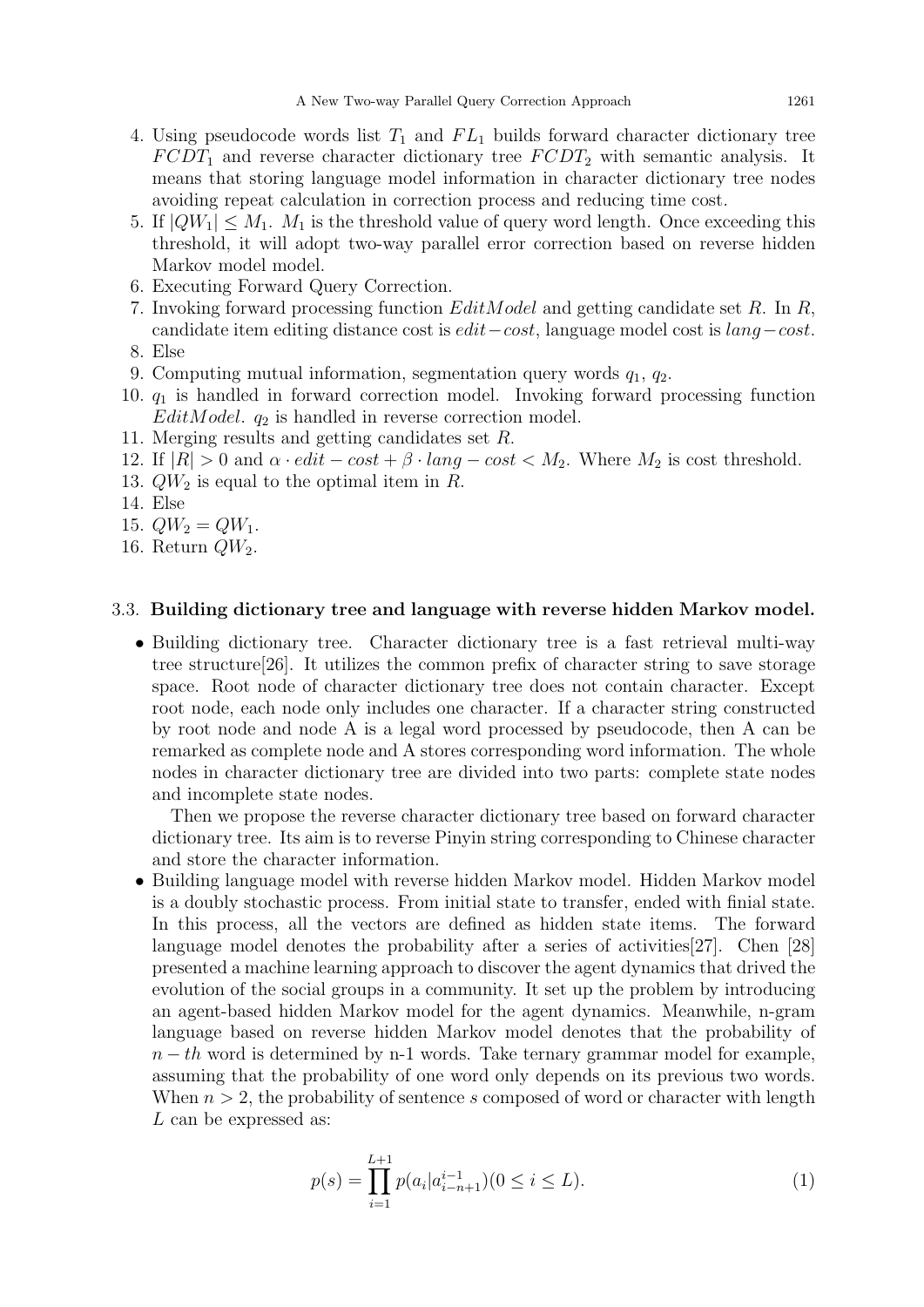Where  $a_i^j$  denotes words  $(a_i, a_{i+1}, \dots, a_j)$ . It can use maximum likelihood estimation method to compute  $p(a_i|a_{i-n+1}^{i-1})$  as formula (2):

$$
p(a_i|a_{i-n+1}^{i-1}) = \frac{c(a_{i-n+1}^i)}{\sum_{a_i} c(a_{i-n+1}^i)}.
$$
\n(2)

Because the data from training corpus are obtained in web log and query log, it cannot cover all nature language,  $p(s) = 0$  may appear. It needs to use Witten-Bell smoothing method. In this method, n-order smoothing recursion model is defined as the linear interpolation between n-order maximum likelihood model and n-1 order smoothing model.

$$
p(a_i|a_{i-n+1}^{i-1}) = \lambda_{a_{i-n+1}^{i-1}} p_{ML}(a_i|a_{i-n+1}^{i-1}) + (1 - \lambda_{a_{i-n+1}^{i-1}} p_{WB}(a_i|a_{i-n+2}^{i-1})).
$$
\n(3)

$$
N_{1+}(a_{i-n+1}^{i-1}\epsilon) = |a_i : c(a_{i-n+1}^{i-1}a_i)|. \tag{4}
$$

$$
1 - \lambda_{a_{i-n+1}^{i-1}} = \frac{N_{1+}(a_{i-n+1}^{i-1}\epsilon)}{N_{1+}(a_{i-n+1}^{i-1}\epsilon) + \sum_{a_i} c(a_{i-n+1}^{i-1})}.
$$
(5)

Where  $N_{1+}(a_{i-n+1}^{i-1}\epsilon)$  denotes the different words number behind  $a_{i-n+1}^{i-1}$ .  $\epsilon$  is the free variable.

The reverse reverse hidden Markov language model denotes the probability before a series of activities. Reverse language model is constructed from the end of sentence. Forward language model estimates the appearing probability of current word according to history information. So reverse language model is transformed from forward language model and estimates the appearing probability of current word according to prospective information. The probability of sentence s composed of word or character with length L can be expressed as:

$$
p(s) = p(a_L)p(a_{L-1}|a_L)\cdots p(a_1|a_La_{L-1}\cdots a_2).
$$
\n(6)

Where the probability of  $a_i(0 \leq i \leq L)$  is determined by prospective information  $a_{i+1}a_{i+2}\cdots a_{L}$ . We also use Witten-Bell smoothing method to solve zero probability problem.

3.4. Determining cut-off point and editing rule. In new two-way parallel error correction model, cut-off point  $P$  is obtained by computing the mutual information between words. For Chinese long query, it needs to scan character and compute mutual information between two words. Mutual information between M and N can be defined as:

$$
T(M, N) = log_2 \frac{P(M, N)}{P(M)P(N)}.
$$
\n<sup>(7)</sup>

Where  $P(M, N)$  is the appearing probability of Chinese character MN.  $P(M)$  and  $P(N)$ are the appearing probability of Chinese character M and N respectively. If  $T(M, N) > 0$ , then M and N are positive correlation. When  $T(M, N)$  is greater than threshold, M and N can form a word. If  $T(M, N) = 0$ , then M and N are irrelevant. If  $T(M, N) < 0$ , then M and N are mutually-exclusive. M and N cannot form a word.

For query sentence s, it firstly is transformed into character sequence(Chinese is transformed into Pinyin, English and number are unchanged). Then each character is edited. If character is Chinese, then it uses Chinese rule to edit. Otherwise, it uses English rule. As we all know, Chinese editing process is very strict. In that replacing or inserting Pinyin will produce a lot of Chinese characters, which increases storage space and generates lots of inaccuracy correction results too.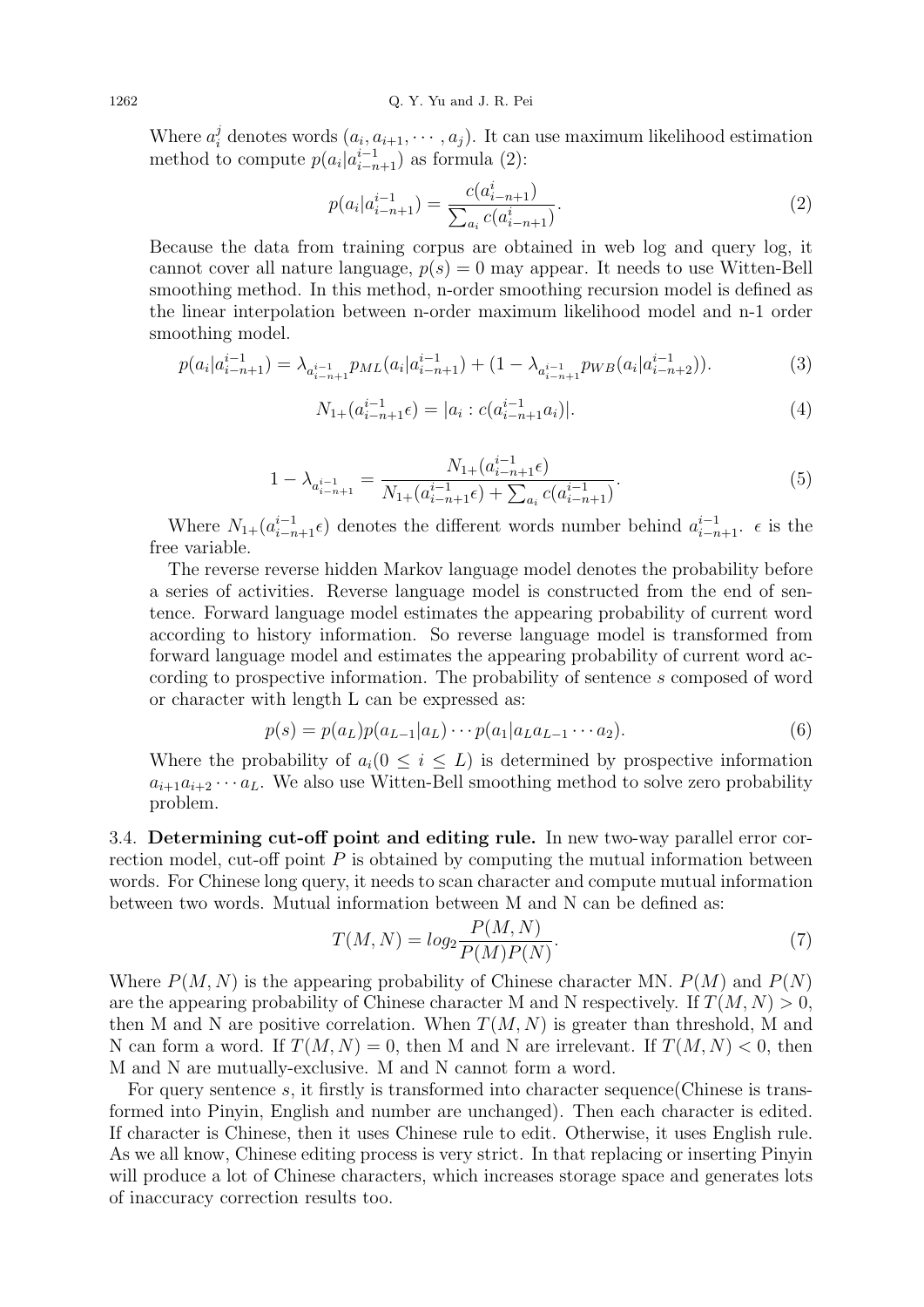Chinese rule editing contains homophones match, polyphony match, similar sound replacing, deleting and similar Chinese character replacing etc. Homophones match denotes that when Chinese character only corresponds to one Pinyin, the character will be replaced by its Pinyin. Polyphony match denotes that when Chinese character corresponds to several Pinyin forms, the character will be replaced by its Pinyin forms. Similar sound replacing denotes that Chinese character is replaced by its similar Pinyin. English rule editing contains match, replacing, inserting, deleting and character exchange. Match denotes that edited character is the English character. Replace denotes that this character is replaced by other 25 English alphabets. Inserting denotes that it inserts 26 English alphabets behind this character, and generates 26 character strings as editing result.

After editing, it searches for the character dictionary tree. If sequence has the corresponding Chinese character in character dictionary tree, then current state is remarked as complete state and added into complete and incomplete state queue (The reason why adding it into the two queues is that it is to save all the states generated by minimum and maximum match and ensures the accuracy of classification of words). Otherwise, it is remarked as incomplete state and added into incomplete state queue.

4. Experiments and result analysis. In the experiments, training data is extracted from query log, user click log and web link log in a Chinese commercial search engine. Training data of character dictionary tree is nearly 1.35 million, pseudocode is about 0.21million. And language model training data is approximately 0.14 billion. We randomly select 3800 query data from search engine as testing data. Alphanumeric combination is 40. Alphabet combination is 100. Number combination is 50. Chinese, alphabet and number combination is 3610. Error words in 3800 query words are 200 accounting for 5.26%. Setting length threshold of query sentence is 6. And 2000 query words are long query taking up 52.63%.

We take Precision, Recall and F-measure to evaluate the system.

$$
P = N_1/N_2. \tag{8}
$$

$$
R = N_1/N_3. \tag{9}
$$

$$
F_{\delta} = \frac{(\delta + 1)PR}{\delta P + R} (\delta \ge 0).
$$
\n(10)

Where  $N_2$  denotes query number in query correction model.  $N_1$  denotes the number of output correction.  $N_3$  denotes error query number in testing set. In this paper,  $\delta$  is set as 0.5.

Query Correction $(QC)$  is one query correction method used for Chinese search engine mixed language. Reverse Query Correction(RQC) conducts correction from the end of query sentence based on reverse character dictionary tree and reverse language model. Two-way Parallel Query Correction(TRQC) is this paper's new scheme. Table1 is the comparison results with the three methods.

TABLE 1. Experiment results with different methods

|  |  | Method $N_2$ $N_1$ $N_3$ Time $F_{\delta=0.5}$ R |  | $\mathbf{p}$ |
|--|--|--------------------------------------------------|--|--------------|
|  |  | QC 166 125 180 130.28s 73.98 73.82% 75.49%       |  |              |
|  |  | RQC 178 132 180 138.17s 75.02 76.75% 73.56%      |  |              |
|  |  | TRQC 141 121 180 81.72s 76.77 70.97% 84.38%      |  |              |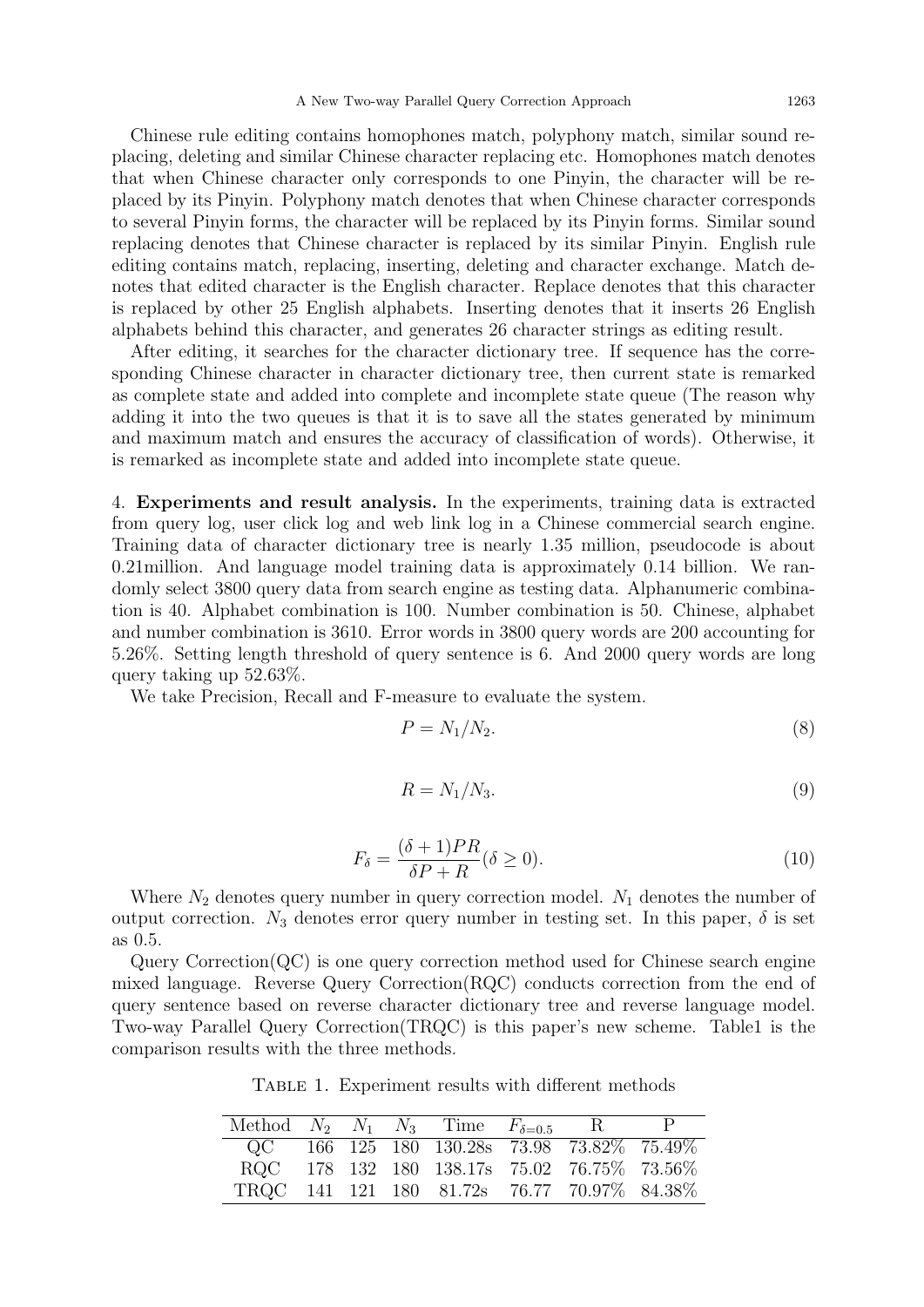From table1, we can know that single correction can weaken operation cost of each word for Chinese long query. So it may put the correct query words into error words set. However, our new method can transform long query into short query, which enhances the operation cost of each word and improves the accuracy.

We also make comparison to error checking model n-gram model, SpEQ [29] (a Machine Learning based approach that generates corrections for misspelled queries directly from the user's own mail data), CICBF (causal inference technique under contextual-bandit framework) [30] with our new method TRQC under the same conditions. The results are shown in table2.

| Method       | $F_{\delta=0.5}$ | R.      | Ρ      |
|--------------|------------------|---------|--------|
| n-gram       | 74.53            | 73.62\% | 75.57% |
| SqEQ         | 76.09            | 72.56%  | 76.56% |
| <b>CICBF</b> | 75.78            | 72.56%  | 77.38% |
| TRQC         | 77.64            | 69.25%  | 82.67% |

Table 2. Experiment results with different methods

In table2, TRQC has the biggest value 77.64 than any other methods. Recall reaches to 69.25% which is the lowest value than CICBF 72.56%, SpEQ 72.56% and n-gram 73.62%. In addition, precision of TRQC is 82.67%. Therefore, our method is the best choice for mixed language query.

However, when we use new method to conduct query correction, the context information of query word will be decreased. Some local right but global wrong query sentence can not be corrected. Then the right correction number will reduce too. If the long query sentence is segmented inappropriately. It can result in the same problem. Overall, the Recall reduces by 3% and correction speed increases 40% through our new method.

5. Conclusions. In this paper, we propose a two-way parallel query correction approach based on semantic analysis and reverse hidden Markov model for mixed language in computer language, which is very useful for human-machine multimodal interaction. This method can uniformly deal with mixed language query (Chinese, Pinyin and English etc,). And reverse hidden Markov model are proposed based on forward character and language dictionary tree. It obtains the candidate set of query words by editing. Candidate item can be gotten through linear combination between editing distance weight and language model probability. Two-way parallel query correction with semantic analysis is introduced to deal with Chinese long query. Finally, experiments show that new parallel correction method for mixed language is more accuracy than single direction query. What's more, the speed and convergence time is improved too. In the future, we will study multi-channel parallel error correction method to further improve query correction system.

## REFERENCES

- [1] S. Tian,Y. Cai, Z. Hu, A Parity-Based Data Outsourcing Model for Query Authentication and Correction, Conference on IEEE Distributed Computing Systems (ICDCS), pp. 395-404, 2016.
- [2] J. Duan, P. Mi, H. Liu, Error Checking for Chinese Query by Mining Web Log, Mathematical Problems in Engineering, vol. 2015, Article ID 985204, 5 pages, 2015. doi:10.1155/2015/985204.
- [3] D. Jiang , W. T.Leung, W. Ng , et al., Beyond Click Graph: Topic Modeling for Search Engine Query Log Analysis, International Conference on Database Systems for Advanced Applications. pp.209-223, 2013.
- [4] T. Liu, S. Yin An improved particle swarm optimization algorithm used for BP neural network and multimedia course-ware evaluation, [J]. Multimedia Tools and Applications, pp. 1-14, 2016.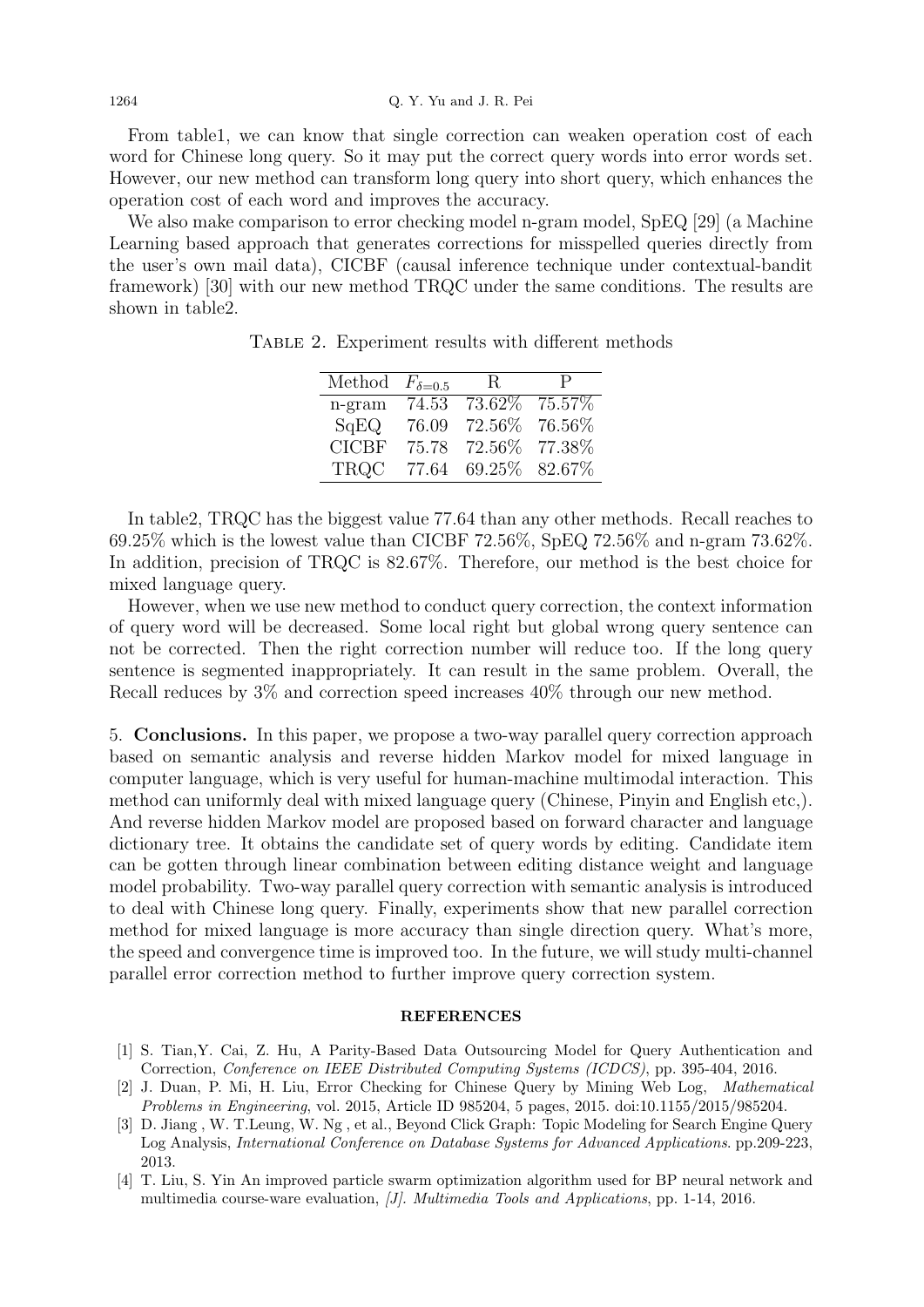- [5] Frommholz D, Linkiewicz M, Poznanska A M. Inlining 3d Reconstruction, Multi-Source Texture Mapping and Semantic Analysis Using Oblique Aerial Imagery, ISPRS - International Archives of the Photogrammetry, Remote Sensing and Spatial Information Sciences, 2016, XLI-B3:605-612.
- [6] Hao S, Yanyan X U, Dengfeng K E, et al. SCESS: a WFSA-based automated simplified chinese essay scoring system with incremental latent semantic analysis[J]. Natural Language Engineering, 2016, 22(2):291-319.
- [7] Sun Y, Teng L, Yin S, et al. Study a Join Query Strategy Over Data Stream Based on Sliding Windows[C]// International Conference on Data Mining and Big Data. Springer, Cham, 2017:334- 342.
- [8] Layfield C, Azzopardi J, Staff C. Experiments with Document Retrieval from Small Text Collections Using Latent Semantic Analysis or Term Similarity with Query Coordination and Automatic Relevance Feedback[C]// Semanitic Keyword-based Search on Structured Data Sources. Springer International Publishing, 2016:25-36.
- [9] Yi D, Zhang Y, Wei B. Query Subtopic Mining via Subtractive Initialization of Non-negative Sparse Latent Semantic Analysis[J]. Journal of Information Science & Engineering, 2016, 32(5):1161-1181.
- [10] R. Chaurasiya, N. Londhe, S. Ghosh, A Novel Weighted Edit Distance-Based Spelling Correction Approach for Improving The Reliability of Devanagari Script-Based P300 Speller System, PP. 1-1, 2016.
- [11] M. Li, Y. Zhang, M. Zhu , et al., Exploring distributional similarity based models for query spelling correction, Proceedings of the 21st International Conference on Computational Linguistics and the 44th annual meeting of the Association for Computational Linguistics. Association for Computational Linguistics pp. 1025-1032, , 2006.
- [12] Q. Chen , M. Li, M. Zhou, Improving Query Spelling Correction Using Web Search Results, Conference on EMNLP-CoNLL, vol. 7, pp. 181-189, 2007.
- [13] J. Feng , S. Bangalore, Effects of word confusion networks on voice search, Proceedings of the 12th Conference of the European Chapter of the Association for Computational Linguistics, Association for Computational Linguistics, pp. 238-245, , 2009.
- [14] M. J. Zaki , C. D. Carothers , B, K. Szymanski, VOGUE: A variable order hidden Markov model with duration based on frequent sequence mining, Journal of ACM Transactions on Knowledge Discovery from Data (TKDD), vol. 4, no. 1, pages 5, 2010.
- [15] J. Gao , X. Li , D. Micol , et al., A large scale ranker-based system for search query spelling correction, Proceedings of the 23rd International Conference on Computational Linguistics. Association for Computational Linguistics, pp. 358-366, 2010.
- [16] I. Elawady , A. M. Lakhdar, K. Mustapha The Noise Reduction over Wireless Channel Using Vector Quantization Compression and Filtering, Journal of International Journal of Electrical and Computer Engineering (IJECE), vol. 6, no. 1, pp. 130-138, 2016.
- [17] W. Naiqi,C. Zili , L. Junwei , et al., Analysis on Channel Capacity of Transform Domain Communication System, Journal of Indonesian Journal of Electrical Engineering and Computer Science, vol. 12, no. 4, pp. 2790-2796, 2014.
- [18] B. O. Mainsah , K. D. Morton, L. M. Collins , et al., Moving away from error-related potentials to achieve spelling correction in P300 spellers, Journal of IEEE Transactions on Neural Systems and Rehabilitation Engineering, vol. 23, no.5, pp. 737-743, 2015.
- [19] J. Liu , S. Yin , L. Teng, an improved multiple extended target tracking algorithm based on variational bayesian cardinality equilibrium multi-objective bernoulli filtering, Journal of Icic Express Letters Part B Applications An International Journal of Research  $\mathcal{C}$  Surveys, 7, 2016.
- [20] C. Chelba , T. Mikolov , M. Schuster , et al. One billion word benchmark for measuring progress in statistical language modeling, Journal of arXiv preprint arXiv, pp1312, 3005, 2013.
- [21] F. Peng , S. Roy , B. Shahshahani, et al., Search results based N-best hypothesis rescoring with maximum entropy classification, *Conf. on ASRU.* pp. 422-427, 2013.
- [22] S. Zhang ,J. Xiong1 ,J. Hou , et al., HANSpeller++: A Unified Framework for Chinese Spelling Correction, Journal of ACL-IJCNLP , pp. 38, 2015.
- [23] G. Xiao ,J. Guo , Z. Gong , et al., Semantic input method of Chinese word senses for semantic document exchange in e-business, *Journal of Journal of Industrial Information Integration*, vol. 3, pp. 31-36,2016.
- [24] X. Guo, H. Sun, T. Zhou, et al., SAW Classification Algorithm for Chinese Text Classification-Journal of Sustainability, vol. 7, no. 3, pp. 2338-2352, 2015.
- [25] M. Li, M. Zhou, Distributional similarity-based models for query correction, U.S. Patent 7,590,626[P]. 2009-9-15.